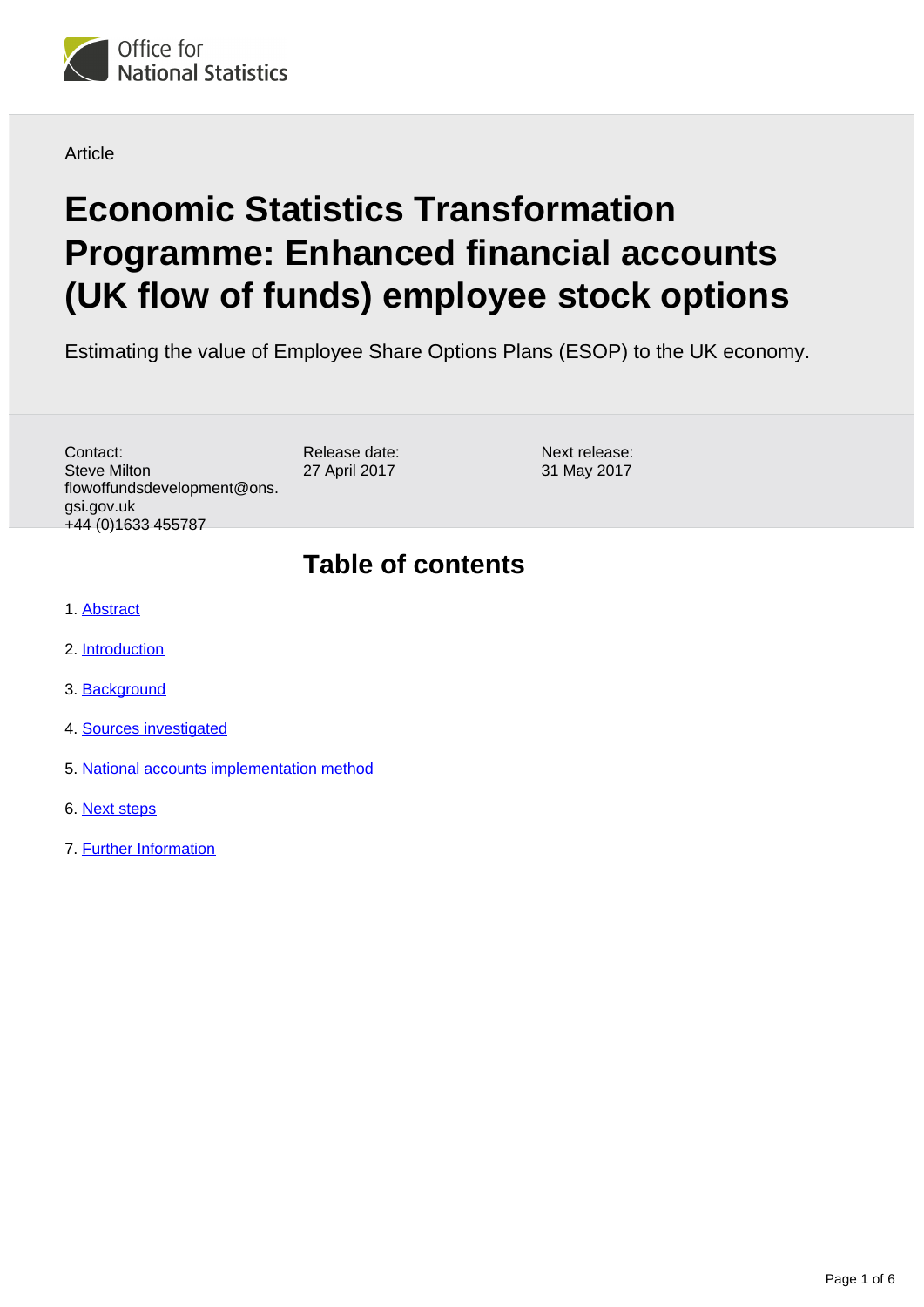## <span id="page-1-0"></span>**1 . Abstract**

This article describes progress made to estimate the value of employee share options plans (ESOP) to the UK economy.

This work is part of the UK's enhanced financial accounts (flow of funds) initiative, which is a partnership between the Office for National Statistics (ONS) and the Bank of England (the Bank).

Included within this article is a description of ESOP, details of a potential data source and an outline of the proposed method for using this data to measure the value of ESOP to the UK economy under the European System of Accounts 2010 (ESA 2010) framework.

The author would like to acknowledge the following contributors to this article: Leonidas Akritidis, Richard Campbell, Eric Crane and Phillip Davies.

# <span id="page-1-1"></span>**2 . Introduction**

The Office for National Statistics (ONS) has ambitious plans to transform our economic statistics over the coming years, informed by our [Economic Statistics and Analysis Strategy](https://www.ons.gov.uk/methodology/classificationsandstandards/economicstatisticsclassifications/economicstatisticsandanalysisstrategy) with the aim of increasing the robustness and quality of UK economic statistics. Working in partnership with the Bank of England, an important element of our transformation work is the development of enhanced financial accounts – in particular, more detailed "flow of [funds" statistics](https://www.ons.gov.uk/economy/nationalaccounts/uksectoraccounts/articles/economicstatisticstransformationprogramme/developingtheenhancedfinancialaccountsukflowoffunds) – to meet evolving user needs.

Flow of funds statistics will enable an increased understanding of how money moves in, around and out of the UK economy. One way of summarising this information is to use a matrix that shows the different parts of the economy (known as sectors) and the different means by which money can be moved (known as transactions). The matrix shown in Figure 1 highlights, by sector and transaction, the areas of the economy the proposed improvements to the estimates of employee stock options will impact.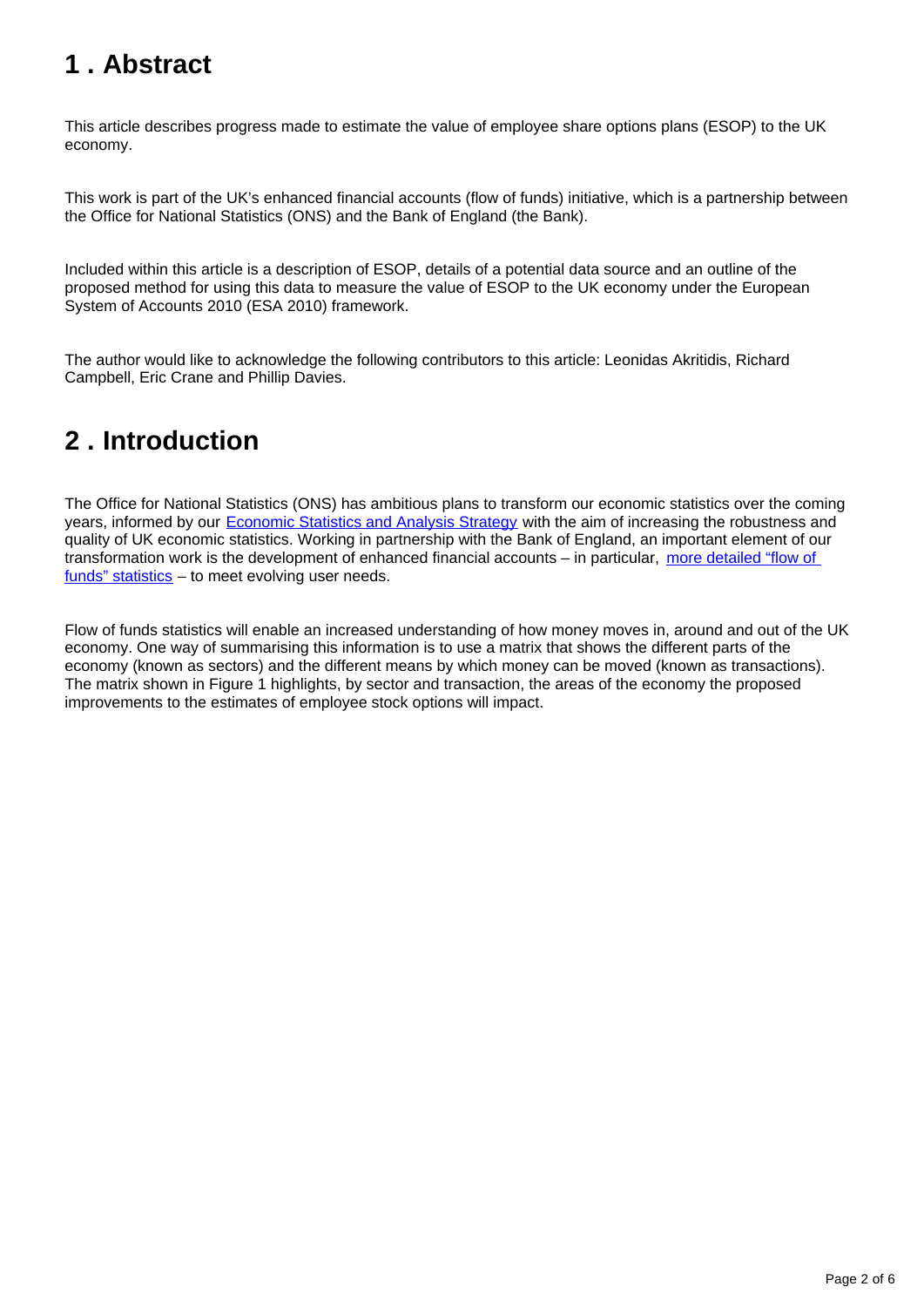#### **Figure 1: Employee share options plans - UK flow of funds matrix impact visualisation**



- 
- F7 Financial derivatives & employee stock option F8 - Other accounts receivable/payable
- 

Employee share options plans (ESOP) are a subset of transaction type F7 (financial derivatives and employee stock options), used by companies to remunerate employees in the households sector.

Liabilities

Our expectation is that most companies who use ESOP will be in the private non-financial corporations sector, though other companies in other sectors may participate too. Similarly, it is possible that overseas employees in the rest of the world sector may be remunerated through ESOP.

#### <span id="page-2-0"></span>**3 . Background**

Employee share options plans (ESOP) are part of employees' remuneration for work undertaken for the company and are primarily used to keep participants focused on company performance and share price appreciation. By giving participants an interest in seeing the company's shares perform well, ESOP are believed to encourage participants to do what's best for shareholders.

ESOP are often linked to employee performance and offer tax incentives to the companies. The principles behind ESOP are: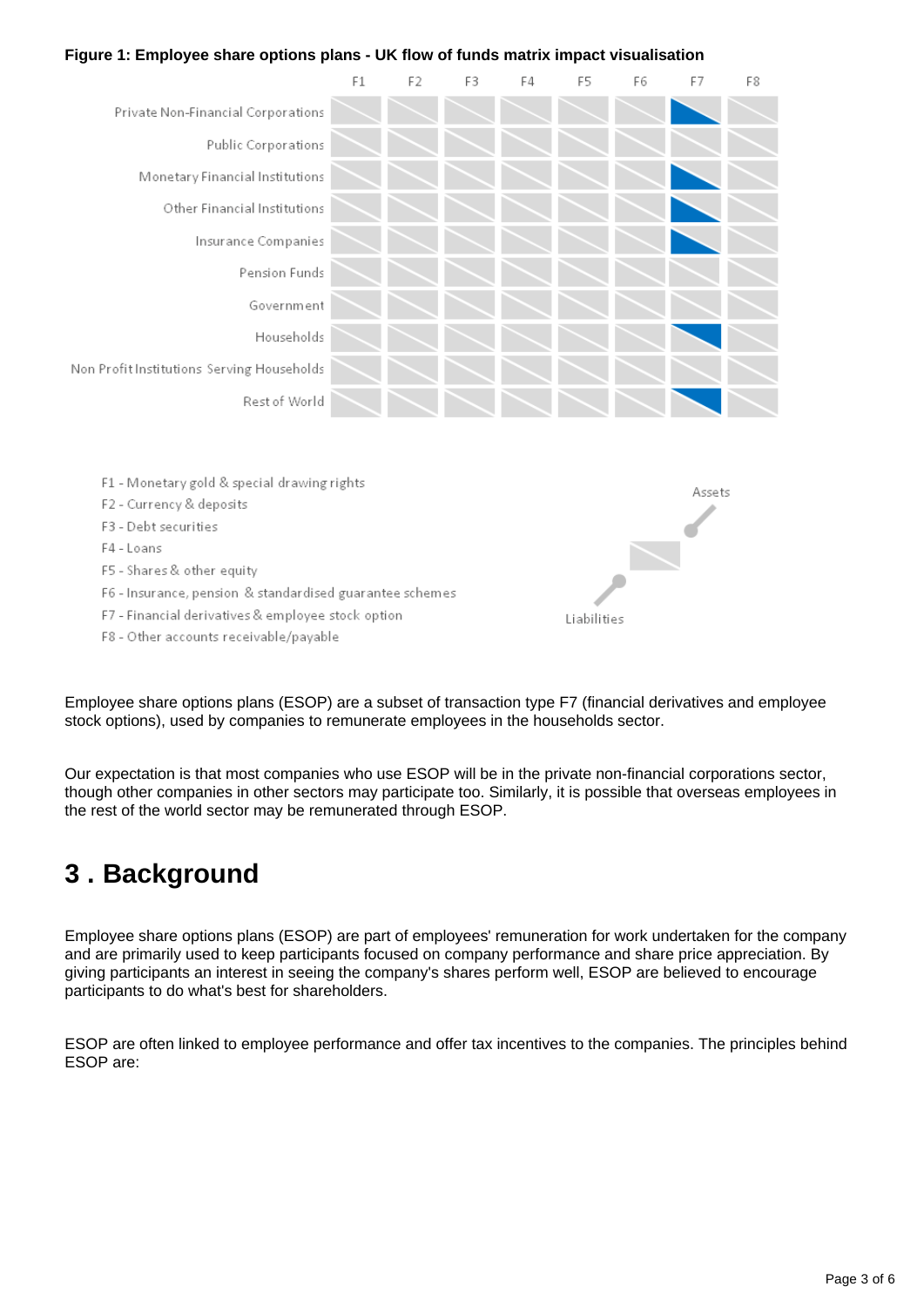- $\bullet$  employees can take advantage of tax incentives on up to £30,000 worth of shares at any one time
- employees won't pay Income Tax or National Insurance contributions on the difference in value between the price paid for the shares and what they're actually worth
- employees may have to pay Capital Gains Tax if they sell the shares
- employees don't pay Capital Gains Tax when they dispose of (before 17 March 2016) up to the first £50,000 worth of employee shares
- employees don't pay Capital Gains Tax when they dispose of (from 17 March 2016) gains over £100,000 that are made during an individual's lifetime; the gain is the profit or the amount that the shares have increased in value
- employees don't pay Capital Gains Tax when they dispose of shares in employer share incentive plans (SIPs)

The [Employee Share Schemes Statistics](https://www.gov.uk/government/collections/employee-share-schemes-statistics) from Her Majesty's Revenue and Customs (HMRC), covering the financial year ending 2014 and published on 30 September 2015, show there are four ESOP types (company share option plan, enterprises management incentives, save as you earn, and share incentive plan). Over this period there were 11,460 schemes operating across 4,000 companies.

Companies who do not satisfy the requirements to operate ESOP under existing tax legislation are not able to benefit from the tax advantages offered by these schemes. Those not allowed to benefit from establishing and operating ESOP include:

- closed companies (a company with no more than five controlling parties)
- companies where an employee holds a 30% or greater stake
- members of a consortium (an association of two or more companies, with the objective of participating in a common activity or pooling their resources for achieving a common goal)

Companies that operate ESOP will incur costs with the corresponding benefit received by employees. Consequently, the attributable company costs are recognised within their financial statements (this is defined as compensation of employees, which includes wages and salaries). The operating costs of ESOP can be offset against Corporation Tax and the method of recognition in the financial statements must follow the relevant accounting standards (application of accruals and matching concepts).

ESOP are considered a benefit in kind by HMRC and are therefore taxed under Income Tax. Companies that operate ESOP and benefit from the associated tax advantages must have their scheme agreed by HMRC and annually submit forms detailing the ESOP exercised price and date.

In order to improve the data quality of employee stock options within the national accounts, we have researched alternative data sources, which are discussed in section 4.

### <span id="page-3-0"></span>**4 . Sources investigated**

We investigated a range of potential employee stock options data sources and we identified Her Majesty's Revenues and Customs (HMRC) as a source that had the combination of financial data and metadata required.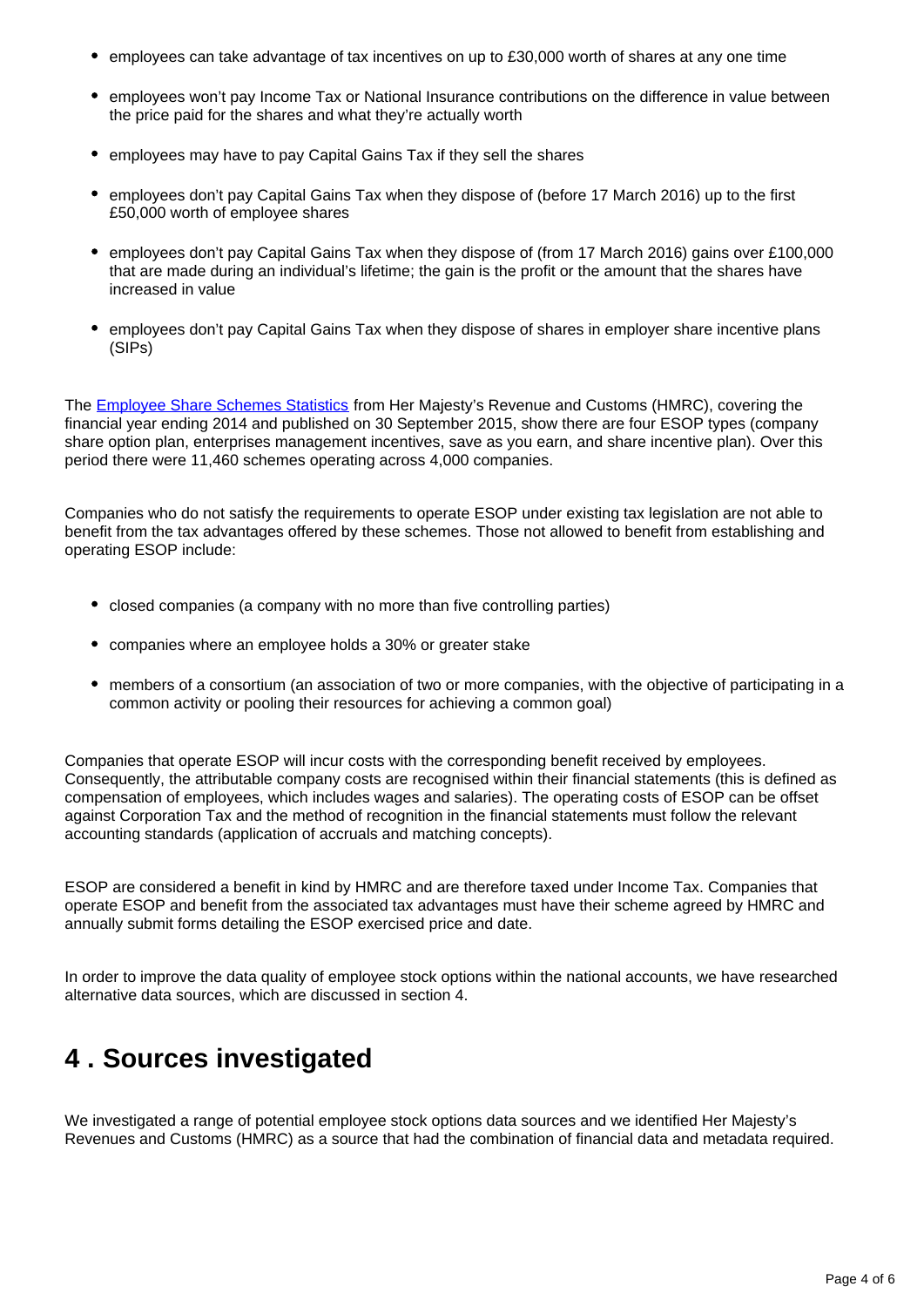HMRC collects employee share option plans (ESOP) data using [Form 35 \(Company Share Option Plan\)](https://www.gov.uk/government/uploads/system/uploads/attachment_data/file/365937/csop-form35-2012.pdf). The data contains the market value of shares, exercised date and exercised price, as well as company registration number and Pay-As-You-Earn (PAYE) reference. Companies that distribute and provide ESOP as a benefit in kind have a statutory requirement to complete this form, otherwise fines and penalties can be enforced. As companies have to comply with accounting standards and company law (including the Corporation Tax Act 2010), HMRC's ESOP data are deemed a high quality and reliable data source.

HMRC currently publishes statistics using Form 35 derived data in their **[Employee Share Schemes Statistics](https://www.gov.uk/government/collections/employee-share-schemes-statistics)** publication. These cover the number and nature of employee share option plan schemes in the UK.

### <span id="page-4-0"></span>**5 . National accounts implementation method**

For national accounts purposes, the Office for National Statistics (ONS) requires the cost of employee share options plans (ESOP) to companies and the corresponding benefit to households. The household benefit can be split between the ESOP gains and additionally any subsequent holding gains. Holding gains are the appreciation in price from holding the asset and not doing anything else that would be deemed to add value. The reason why individuals hold shares is to receive dividends or to obtain the appreciation (capital gain) in the share price. In relation to ESOP, the holding gain is therefore the appreciation in price over the period the share options could be exercised (the period the shares are held).

Option values for two dates are initially required. These are the dates when the option is granted and exercised. The option values (using these data) may need to be modelled to measure the value of the options as they accrue. This is the value before they are available to be exercised by employees.

The employee stock options values, amounts and splits could potentially supersede the current data source in the national accounts. The national accounts use quadruple-entry accounting. Therefore, to use this data, we must know not only where the uses and resources are, but also where in the economy the flow is from and to (refer to matrix section 2 in Figure 1). The data ascertained would be analysed to obtain a sector split (who is issuing the employee stock options) and further modelled to acquire holding gains. This would enable us to have a greater understanding of who issues ESOP (company and sector) and the flow of funds from each sector to employees in the households and in the case of non-resident employees, rest of the world sectors.

In the national accounts, the ESOP monetary value would be built up over time (accruing). These options would be recorded within payables (liabilities) for the company issuing the options with a corresponding asset for employees. When employees are able to exercise their options, the payable amount is replaced by an option derivative liability. This does not change the size of the liability, but re-classifies it on the national accounts balance sheet.

### <span id="page-4-1"></span>**6 . Next steps**

We are currently working with Her Majesty's Revenue and Customs to determine whether access can be given to the necessary data to further our investigation into the improvement of our financial statistics in this area.

We welcome your thoughts on the contents of this article and whether there are other avenues of investigation that we should pursue.

Please contact us via email at **FlowOfFundsDevelopment@ons.gsi.gov.uk** or by telephone at +44 (0)1633 455787 if you have any views that you would like to share with us.